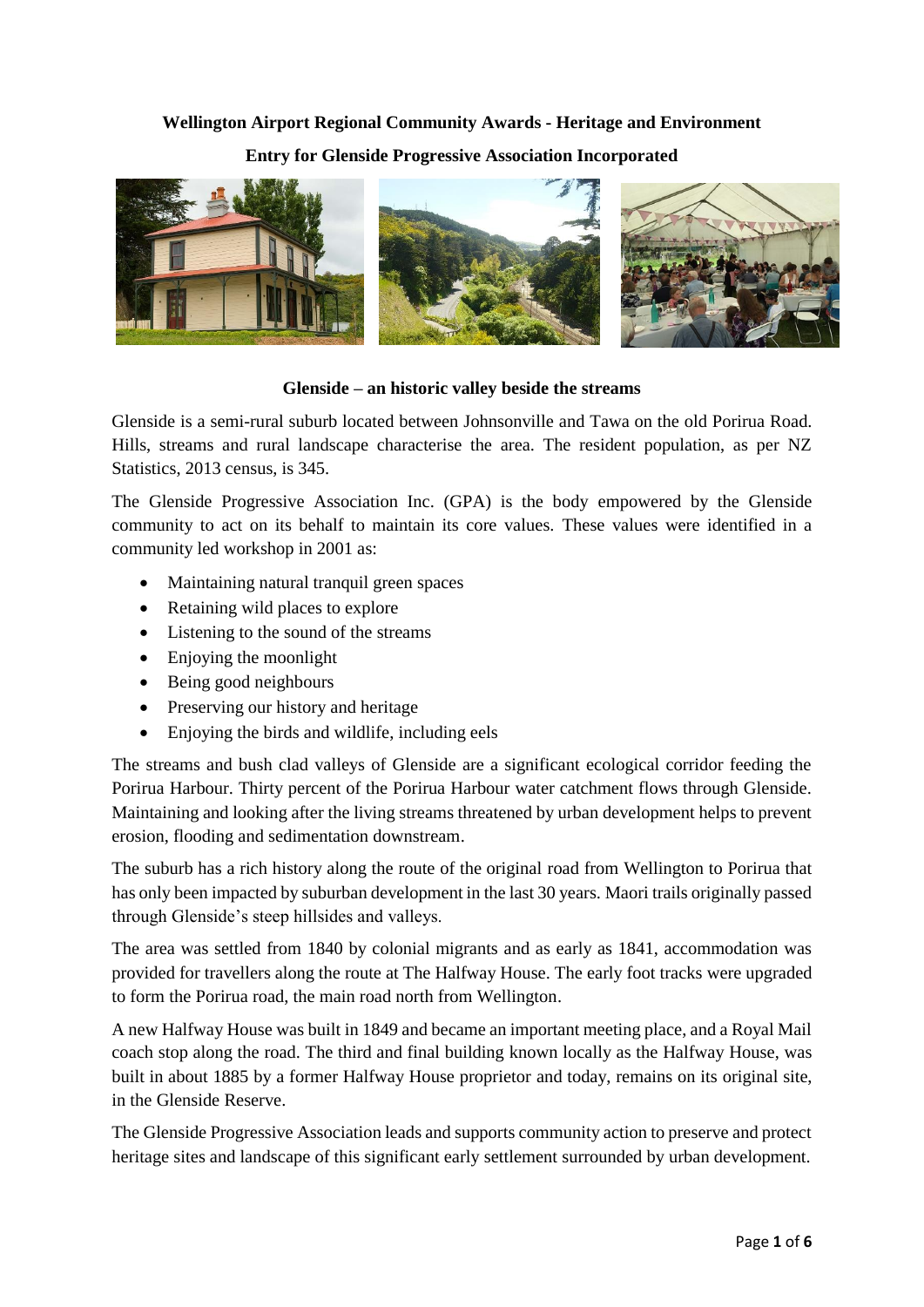

# **Heritage: The Halfway House**

The Halfway House is the name given to successive houses in Glenside, which originally provided food and shelter for travellers on foot, horseback and mail coach halfway along the main road between Wellington and Porirua. The Halfway Houses operated in Glenside from 1841 to about 1891, when railway coaches replaced the horse drawn mail coaches.

In 1951, Wellington City Council purchased an old house, known locally as the c1885 Halfway House, along with a large block of land to form the Glenside Reserve.

By 2001 the house was beginning to deteriorate. The Association researched its history and began ten years of action seeking Council funding for its preservation. The House was fully restored and officially opened in 2017. The image above was taken at the opening.

In 2018 the house was tenanted to leaders of the Challenge 2000 youth outreach mission, who reside in the building. The two front rooms are available to the Association. The Association is furnishing these in a Victorian style typical of the rural era. Furnishing Committee members are Marg Ellis, Claire Bibby, Paul Bicknell and Jan Voss. Wellington City Council are working in partnership with Challenge 2000 and the Association to make these rooms available for hire.

Each year the Association hosts a major community event at the house, attracting up to 400 people. These were the Glenside Show in 2012, 2013, 2014 and 2016; The Great Blackberry Feast in 2017, and 'World War I The Home Front' for Heritage Week 2018. This year we are supporting the Heritage Gardeners 'Walk and Talk' for Heritage Month.



# **Heritage: The Heritage Gardeners**

The purpose of the Heritage Gardener's is to develop a Victorian farm garden in the grounds of the historic Halfway House at Glenside. This is done by sourcing plants and features that would have been typical of an 1840-1900 rural settlement in New Zealand.

The Heritage Gardeners were established in 2015 under the umbrella of the Glenside Progressive Assn. Inc. There

are about eight volunteers from Glenside and neighbouring suburbs, led by Association president Claire Bibby. The youngest gardener began at age 6 and the oldest is over 80.

The Association looks after the Heritage Gardeners finances, and provides publicity in newsletters, the website and the face-book page. Last year, a grant facilitated by the Association, enabled the gardeners to build a rose arbour, fell dangerous trees and install two Victorian park benches.

The Association website enables the Heritage Gardeners to publish and make available to the public, content from early New Zealand garden catalogues, which they source from museums and private collections and transcribe. These catalogues are not available elsewhere online.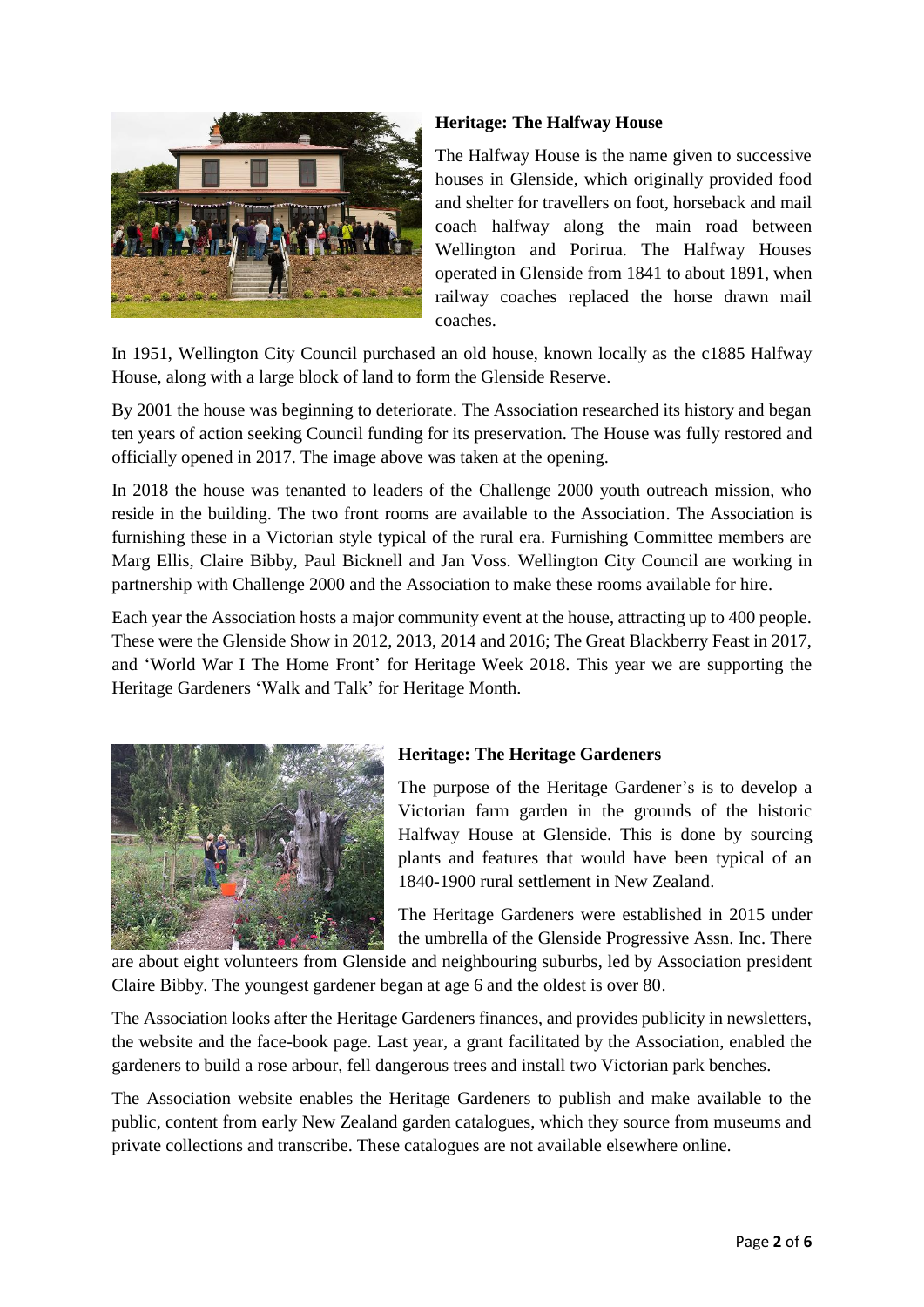The website enables the gardeners to publish a register of all the roses, flowers, shrubs, trees and orchard plantings within the garden. This appears to be a world first, the only published website register recording historic plants and their provenance, in a public garden, as they are planted.

The Association is currently working in partnership with Wellington City Council park ranger and the Heritage Gardeners to place an Information Board at the entrance to the house.

This year the Heritage Gardiners are hosting an educational Heritage Garden "Walk and Talk" event in the grounds of the garden for Wellington Region Heritage Month.

Heritage Gardeners website page:<http://www.glenside.org.nz/heritage-gardeners.html>





# **Heritage – World War I The Home Front**

The Association actively promotes the Halfway House for Wellington Region Heritage events. In 2018 the Association hosted a week of activities to celebrate World War I The Home Front.

First World War poetry readings were hosted at lunchtime by Challenge 2000. People brought along their favourite World War I poetry to read aloud or listen to.

Demonstrations of traditional spinning and hand knitting were hosted by women of the Onslow Fibrecraft Guild and Tawa Fibrecrafts in honour of the women and school children who knitted scarves and socks for the troops at war.

A Peace Celebration day was held with stories, song and drama about life on the home front during the War. There were old style children's games, a First World War sing-

along hosted by David Dell of the NZ Sheet Music Archive, and people brought along interesting items of the era to show and tell. The grand finale was a World War I re-enactment period drama produced by Challenge 2000. Approximately 100 people attended. Pictured are Suzanne Hendry and Carrie Lockwood, selling World War I era food and drinks.

# **Heritage - The Glenside Memorial**

The memorial on Westchester Drive commemorates the burial site of a woman who died and was buried nearby in 1841. On 10th October 1842 Bishop Selwyn was travelling on foot through the area with his Maori supporters and colleague. A local settler, Susannah Wall wrote to her sisters in England explaining how she took the deceased woman's husband and the Bishop across to the burial site so that the Bishop could bless the site. Her letters were preserved and have become part of the historical record of Glenside.

In 2008 the Association began a long process of objections to the development of the Westchester Link road, one of the reasons being that earthworks would disturb the burial site. One of the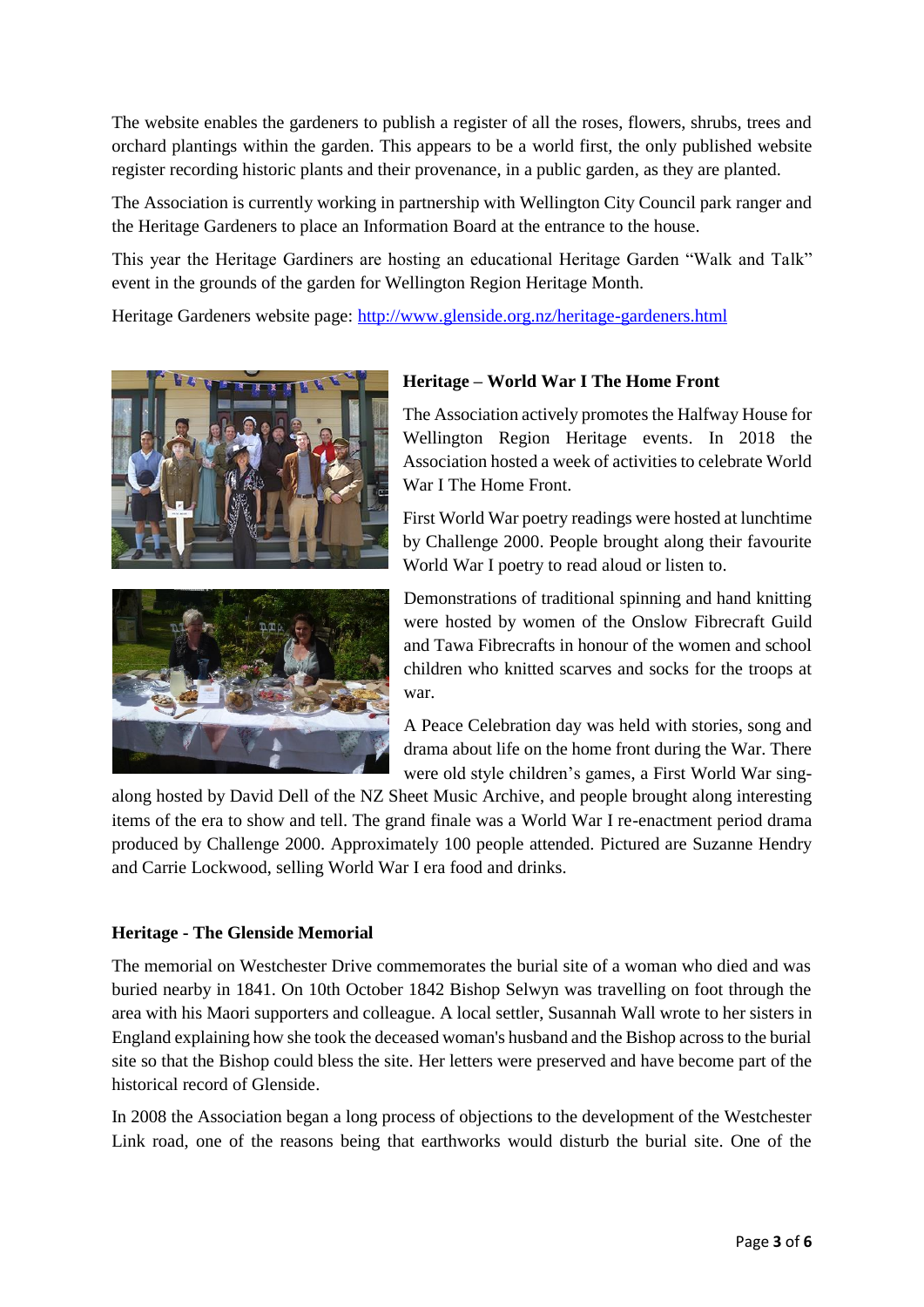

outcomes was for an archaeological survey to ensure that the burial site was not in the road pathway, and for a memorial to be built to commemorate the early settler.

The memorial was constructed in 2013 and unveiled in the presence of the local MP Peter Dunne, Mayor Celia-Wade Brown, adjacent landowner Sir Tamati Reedy and local residents.

Every year on October 10th, residents remember the early

settler and lay flowers at the site. In 2017, Joyce Brown of Waikato and her son visited the Memorial. Joyce believes the woman buried there may be Margaret, the wife of early settler Adam Reid. Joyce has since published a family history and acknowledged the Association's work to protect the burial site and the memory of the woman. In 2018, relatives of the Reid family planted three hazelnut trees in the Halfway House garden to perpetuate the living memory of their pioneer ancestors.



# **Environment - Glenside Restoration Group**

The aim of the Glenside Restoration Group is to stabilise the steep banks of the lower Stebbings stream, protect the stream from sediment runoff, provide shade to the stream, enhance the area for aquatic and bird life and provide an attractive area for walkers.

The restoration site is alongside a highly popular walking route that follows the historic 150-year old farm track that was once Stebbings Road.

There are about eight volunteers, led by local resident Barry Blackett. The volunteers remove weeds, especially blackberry, broom, gorse, convolvulus and periwinkle, and prevent the growth of wilding trees such as sycamore and wild cherry. They then plant native trees and shrubs and care for the plants by watering, mulching, releasing, protecting (stakes, wind protectors and weed mat) and

supporting with soil retainers where planting is on steep slopes.

The volunteers are committed to provide this care for five years after receipt of the plants. The volunteers follow a Best Practice Guide for planting to ensure a visually attractive outcome and a high success rate. In 2017, the group planted 350 trees and shrubs and in 2018, 340.

In 2015, signage outlining the aims of the Restoration Group was installed at the entry to the walking area. This identified about 20 sites for planting and or plant care along an 800m stretch of Stebbings Stream. Four more sites have been added and work progressed on them since the sign was created. This year the group are extending their planting alongside Glenside road.

The Glenside Restoration Group was preceded by the Glenside Streamcare Group, which operated under the umbrella of the Glenside Progressive Association from 2002-2011.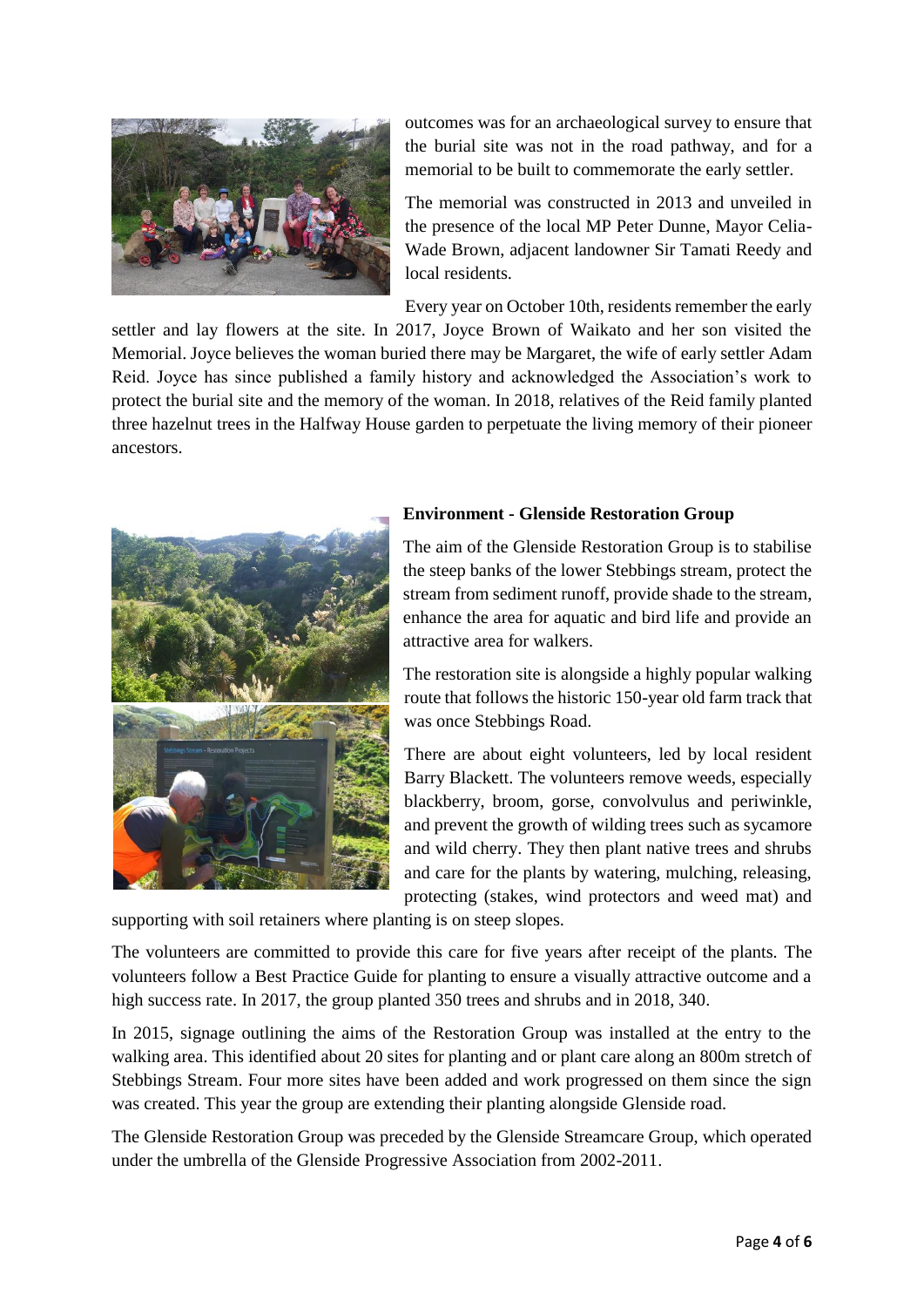

# **Environment - Old Man's Beard**

Old Man's Beard is an invasive vine which has abundant seeds and grows very quickly compared to native plants. It can smother and kill all plants from the highest trees to the little seedlings on the ground. Unfortunately, in Glenside it is becoming widespread and is a threat to its ecology.

Barry Blackett (pictured, with a large vine) is the Association lead for this initiative, which is to detect and treat occurrences of Old Man's Beard on all land throughout the suburb and along Middleton Road.

The Association encourages residents to look for outbreaks of Old Man's Beard, starting in February each year and report these.

Barry treats outbreaks by tracing vines to their roots, cutting them at ground level and dosing the stumps with herbicide paste containing picloram or trichlorpyr.

He maintains a photographic record of the plants before and stems immediately after treatment. He obtains a further record of the treated plants two to three weeks later to confirm that treatment has been successful.

Barry liaises with Greater Wellington who in turn ask KiwiRail and Wellington City to use spray teams in late summer to eradicate outbreaks on their land, where they can, and where stump dosing can't be applied.

Barry commenced this project in 2016. In 2017 he marked sites of outbreaks on a map of the area with an indication as to whether treated or not. To date he has identified about 50 sites and stump dosed about 200 vines. The Association also supports his work with submissions to local authorities on weed control, most recently this May, to the Wellington City Council draft Annual Plan.





## **Environment - Glenside Predator Free**

In 2014 Glenside was officially accepted by the Enhancing the Halo panel (a Morgan Foundation initiative to encourage communities to make their gardens and backyards safe havens for native wildlife) to be a predator free community and provided a \$5000 grant to purchase traps. We have since become part of Predator Free NZ, who provide resources, research and professional support.

The Association provides traps for residents and shows residents how to use them to trap rats and possums. Allan Brown and Barry Blackett provide a cleaning and maintenance service for traps and Suzanne Hendry maintains a register of trappers and their traps, kills and catches.

Since the project was introduced about 26 households have become actively involved. Our current focus is rat trapping along the stream sides.

This year, for Neighbours Day, the Association hosted an event at the historic Halfway House. Among the activities on offer, the Association